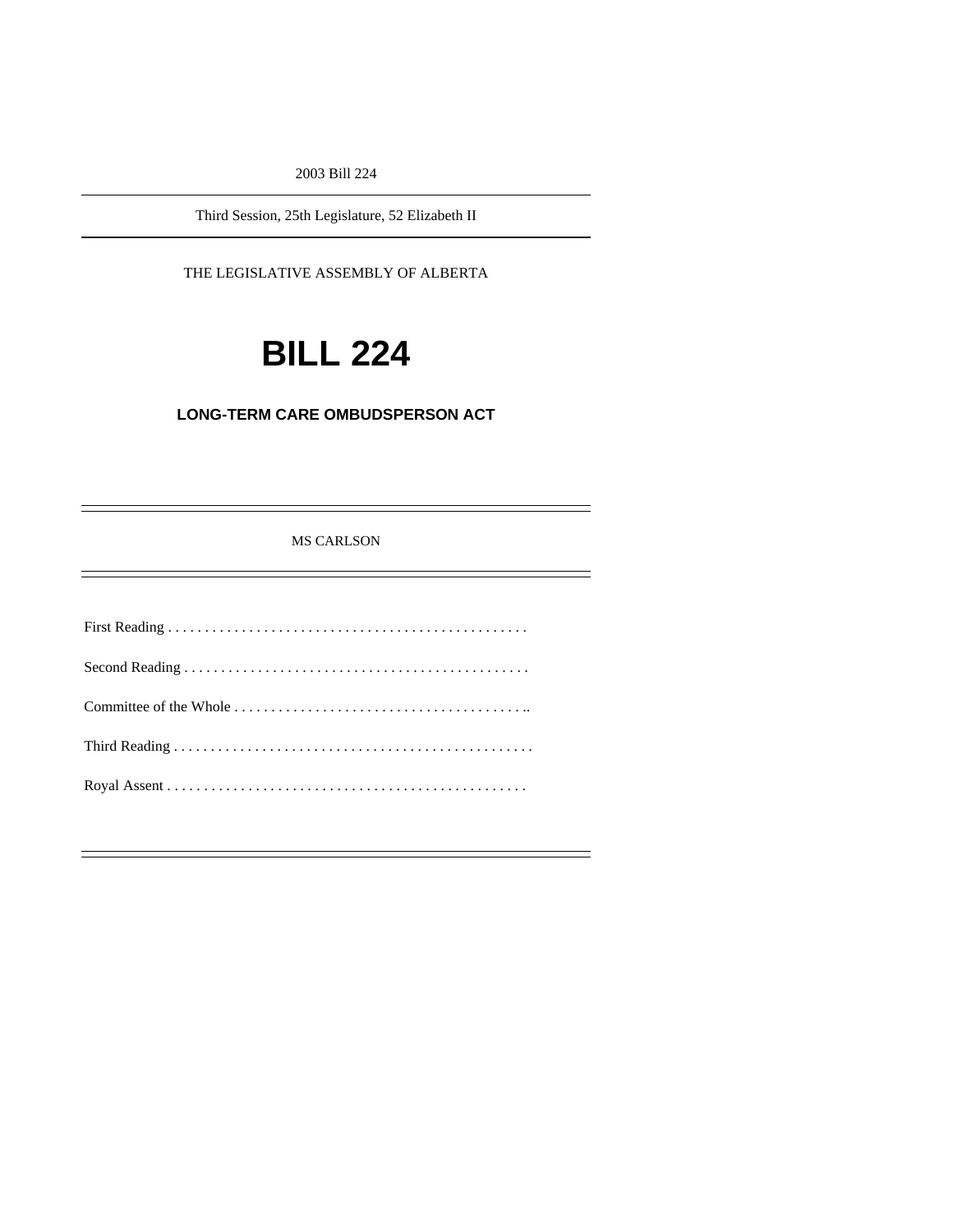*Bill 224 Ms Carlson* 

# **BILL 224**

2003

# **LONG-TERM CARE OMBUDSPERSON ACT**

*(Assented to , 2003)* 

# **Preamble**

WHEREAS persons receiving long-term or residential care deserve to be treated with dignity and maintain the greatest control possible over how they live their lives;

WHEREAS persons in long-term or residential care are among the most vulnerable members of society and their interests and opinions, and those of their families, are too often disregarded; and

WHEREAS there is a need for accessible long-term and residential care with consistent standards throughout Alberta;

THEREFORE HER MAJESTY, by and with the advice and consent of the Legislative Assembly of Alberta, enacts as follows:

# **Definitions**

- **1** In this Act,
	- (a) "lodge accommodation" means lodge accommodation as defined in the *Alberta Housing Act*;
	- (b) "long-term care" means medical or general care provided to persons in the following facilities:
		- (i) auxiliary hospitals;
		- (ii) nursing homes;
		- (iii) residential facilities, including group homes or shelters, for
			- **1**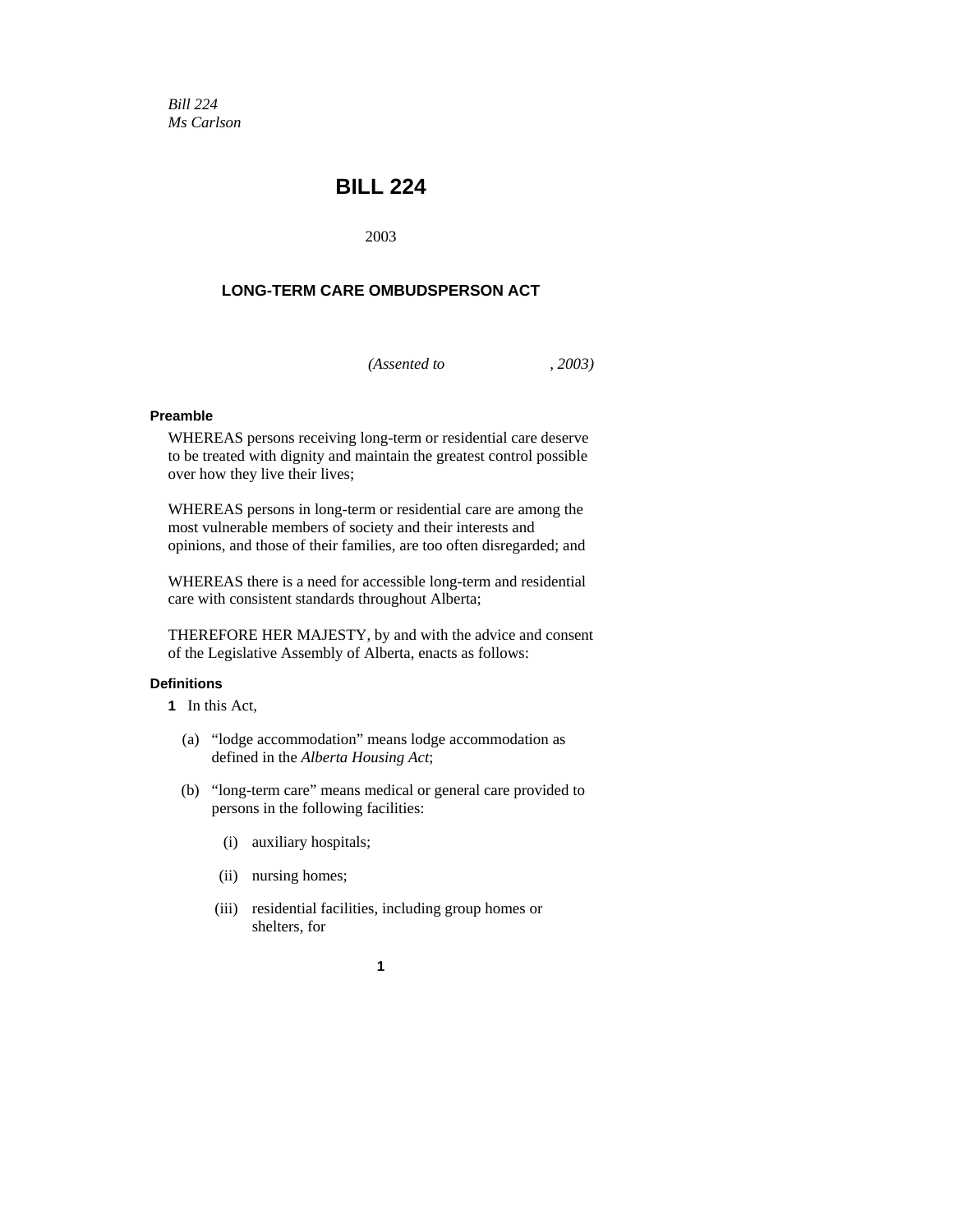- (A) seniors,
- (B) physically or mentally handicapped persons, or
- (C) children in custody or under the guardianship of a director under the *Child Welfare Act;*
- (c) "nursing home" means a nursing home as defined in the *Nursing Homes Act*;
- (d) "residential care" means general care and living assistance provided for a fee and includes care provided to persons in their own residences, lodge accommodations, group homes or any type of assisted living facility;
- (e) "Standing Committee" means the Standing Committee on Legislative Offices.

# **Appointment of Long-Term Care Ombudsperson**

**2(1)** The Lieutenant Governor in Council, on the recommendation of the Legislative Assembly, must appoint a Long-Term Care Ombudsperson to carry out the duties and functions set out in this Act.

**(2)** The Long-Term Care Ombudsperson is an officer of the Legislature.

**(3)** The Long-Term Care Ombudsperson must be selected from among individuals with expertise and experience in the fields of long-term care or advocacy.

**(4)** The Long-Term Care Ombudsperson must be a Canadian citizen.

**(5)** The Long-Term Care Ombudsperson may not be a member of the Legislative Assembly and shall not hold any office of trust or profit, other than the office as Long-Term Care Ombudsperson, or engage in any occupation for reward outside the duties of that office.

#### **Duties and powers**

**3(1)** The duties of the Long-Term Care Ombudsperson are

- (a) to receive, review and investigate complaints regarding the health, safety or well-being of persons receiving long-term or residential care;
- (b) to review and investigate any decision or recommendation made, or any act done or omitted, relating to the

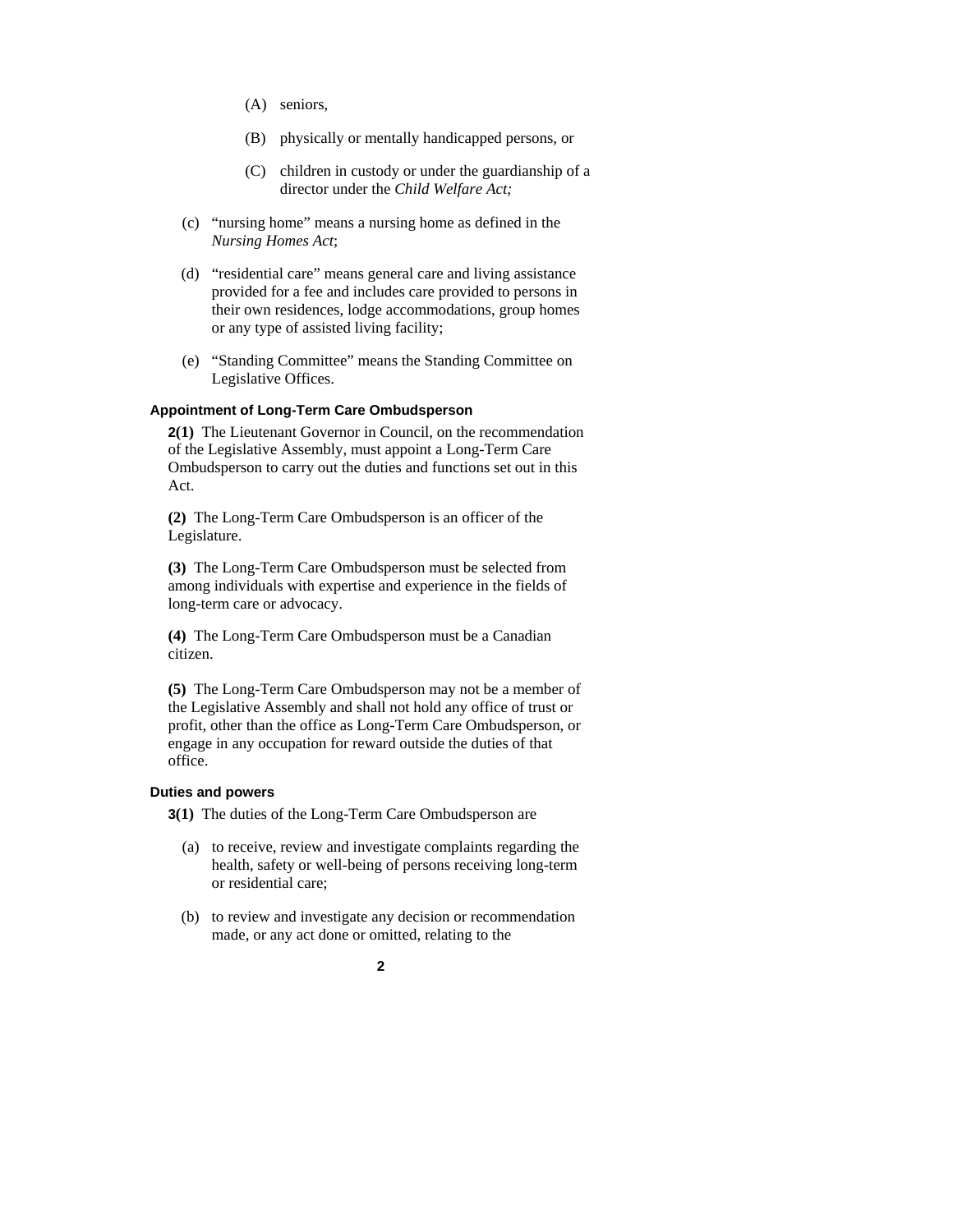administration of the facilities providing long-term or residential care;

- (c) where appropriate, to attempt to resolve the matters referred to in clauses (a) and (b);
- (d) where appropriate, to make recommendations to the Legislature on any of the matters referred to in clauses (a) and (b);
- (e) to report to the Legislature on the exercise of his or her functions under this Act; and
- (f) to review rates for long-term care on an annual basis.

**(2)** The Legislative Assembly or any of its committees may at any time refer a matter to the Long-Term Care Ombudsperson for investigation and report.

**(3)** A Minister may at any time by order refer any matter to the Long-Term Care Ombudsperson for investigation and report.

**(4)** An order made by a Minister under subsection (3) must be published in The Alberta Gazette.

**(5)** The Long-Term Care Ombudsperson may commence an investigation either on a complaint made by any person or on the Long-Term Care Ombudsperson's own motion, and he or she may commence an investigation notwithstanding that the complaint may not on its face be against a decision, recommendation, act or omission as mentioned in subsection (1).

**(6)** The powers and duties conferred on the Long-Term Care Ombudsperson by this Act may be exercised notwithstanding any provision in any Act to the effect that

- (a) any decision, recommendation, act or omission mentioned in subsection (1) is final,
- (b) no appeal lies in respect of it, or
- (c) no proceeding or decision of the person or facility whose decision, recommendation, act or omission it is may be challenged, reviewed, quashed or called in question.
- **(7)** The Long-Term Care Ombudsperson may
	- **3**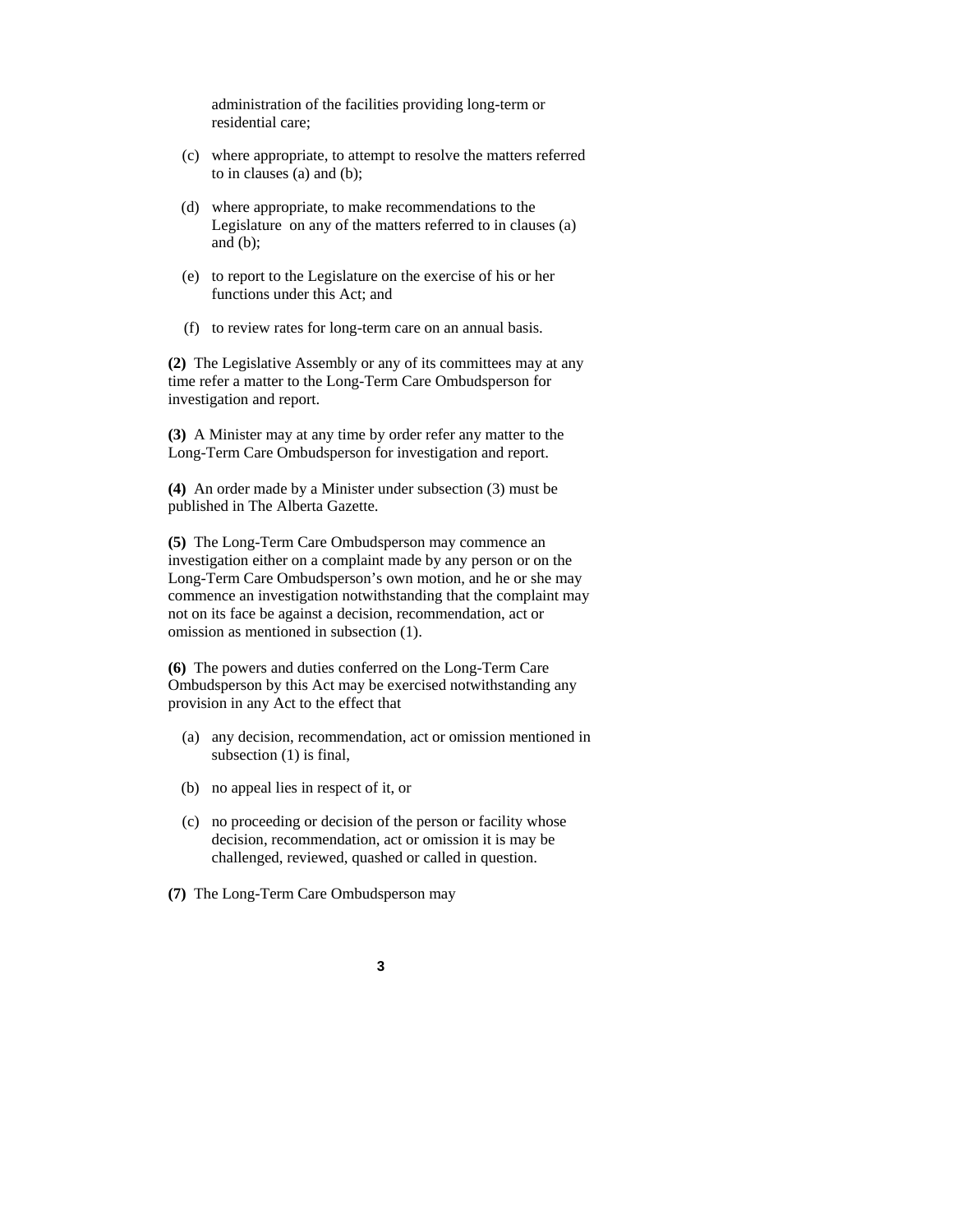- (a) conduct research on matters relating to long-term health care, and
- (b) publish reports relating to the exercise of his or her functions under this Act, or to any particular case that has been investigated, that are in the public interest whether or not the matters to be dealt with in any such report have been the subject of a report to the Legislature.

#### **Term of office**

**4(1)** Except as provided in subsection (2) and section 6, the Long-Term Care Ombudsperson holds office for a term of 5 years.

**(2)** A person holding office as Long-Term Care Ombudsperson continues to hold office after the expiry of that person's term of office until that person is reappointed, a successor is appointed or a period of 6 months has expired, whichever occurs first.

**(3)** A person is eligible for reappointment as Long-Term Care Ombudsperson.

#### **Oath**

**5(1)** Before commencing the duties of office, the Long-Term Care Ombudsperson must take an oath to faithfully and impartially perform the duties of the office and not, except as provided in this Act, divulge any information received by him or her under this Act.

**(2)** The oath shall be administered by the Speaker of the Legislative Assembly or the Clerk of the Legislative Assembly.

#### **Resignation, removal or suspension**

**6(1)** The Long-Term Care Ombudsperson may resign at any time by notifying the Speaker of the Legislative Assembly in writing or, if there is no Speaker or the Speaker is absent from Alberta, by notifying the Clerk of the Legislative Assembly in writing.

**(2)** On the recommendation of the Legislative Assembly, the Lieutenant Governor in Council may, at any time, suspend or remove the Long-Term Care Ombudsperson from office for cause or incapacity.

**(3)** If the Legislative Assembly is not sitting, the Lieutenant Governor in Council may suspend or remove the Long-Term Care Ombudsperson for cause or incapacity on the recommendation of the Standing Committee.

#### **4**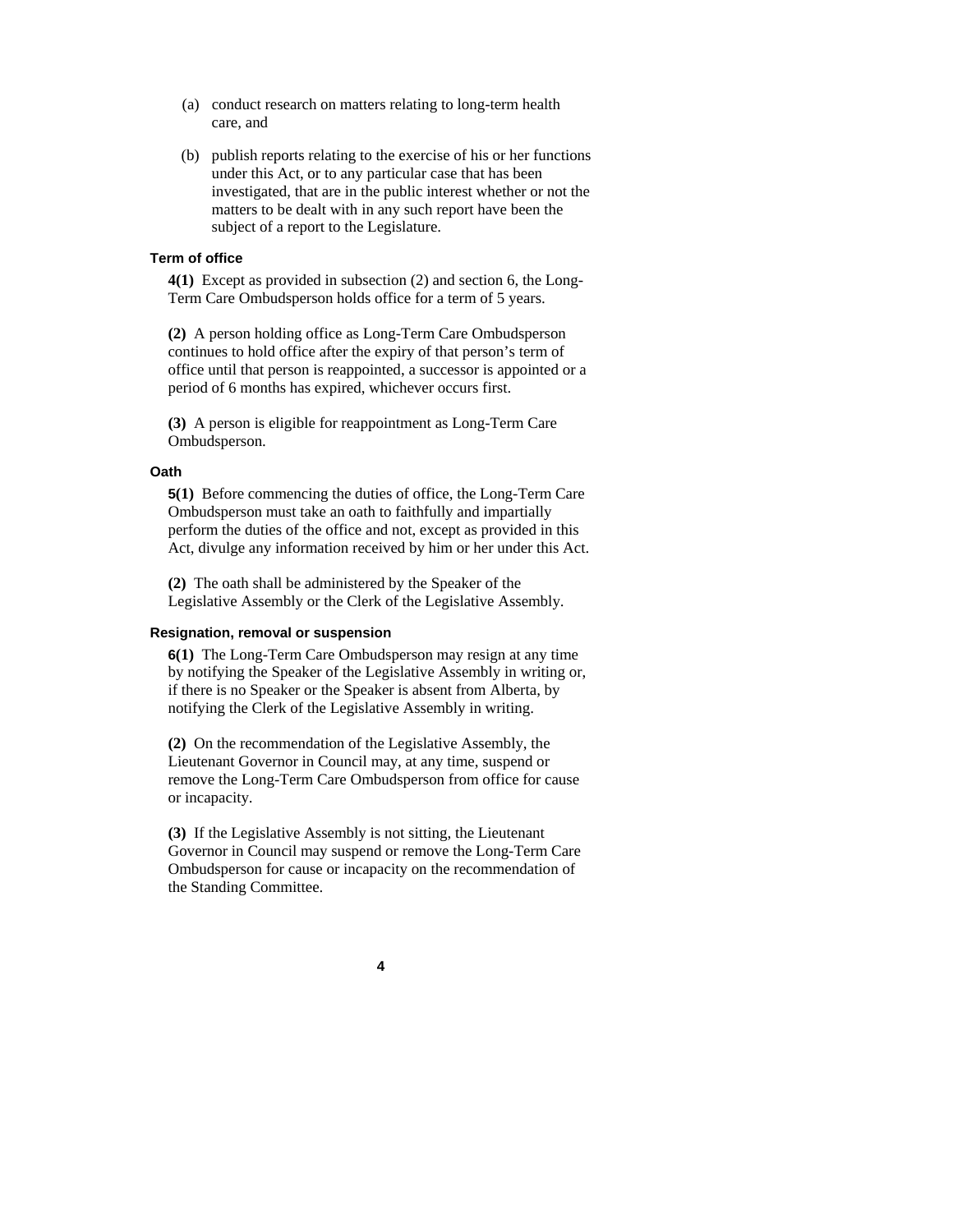#### **Vacancy in office**

**7(1)** If the Long-Term Care Ombudsperson dies, retires, resigns or is removed from office, the vacancy created shall be filled in accordance with this section.

**(2)** If a vacancy occurs while the Legislature is sitting, but no recommendation is made by the Legislative Assembly before the close of that sitting, subsection (3) applies as if the vacancy had occurred while the Legislature was not sitting.

**(3)** If a vacancy occurs while the Legislature is not sitting, the Lieutenant Governor in Council, on the recommendation of the Standing Committee, may appoint a Long-Term Care Ombudsperson to fill the vacancy and unless the office sooner becomes vacant, the person so appointed holds office until the person's appointment is confirmed by the Legislative Assembly.

**(4)** If an appointment under subsection (3) is not confirmed within 30 days after the commencement of the next regular sitting, the appointment lapses and there is deemed to be another vacancy in the office of Long-Term Care Ombudsperson.

#### **Remuneration**

**8** Provided that funds are allocated by the Legislative Assembly for the purpose, the Long-Term Care Ombudsperson shall receive

- (a) remuneration prescribed by the Standing Committee for his or her services,
- (b) reasonable travelling and living expenses incurred while away from his or her ordinary place of residence in the course of fulfilling his or her duties as Long-Term Care Ombudsperson.

#### **Office of the Long-Term Care Ombudsperson**

**9** The Office of the Long-Term Care Ombudsperson shall be established, consisting of the Long-Term Care Ombudsperson and, provided that funds are allocated by the Legislative Assembly, those employees appointed pursuant to the *Public Service Act* to assist the Long-Term Care Ombudsperson in carrying out his or her duties and functions under this Act.

# **Complaint to Long-Term Care Ombudsperson**

**10** Every complaint to the Long-Term Care Ombudsperson must be made in writing.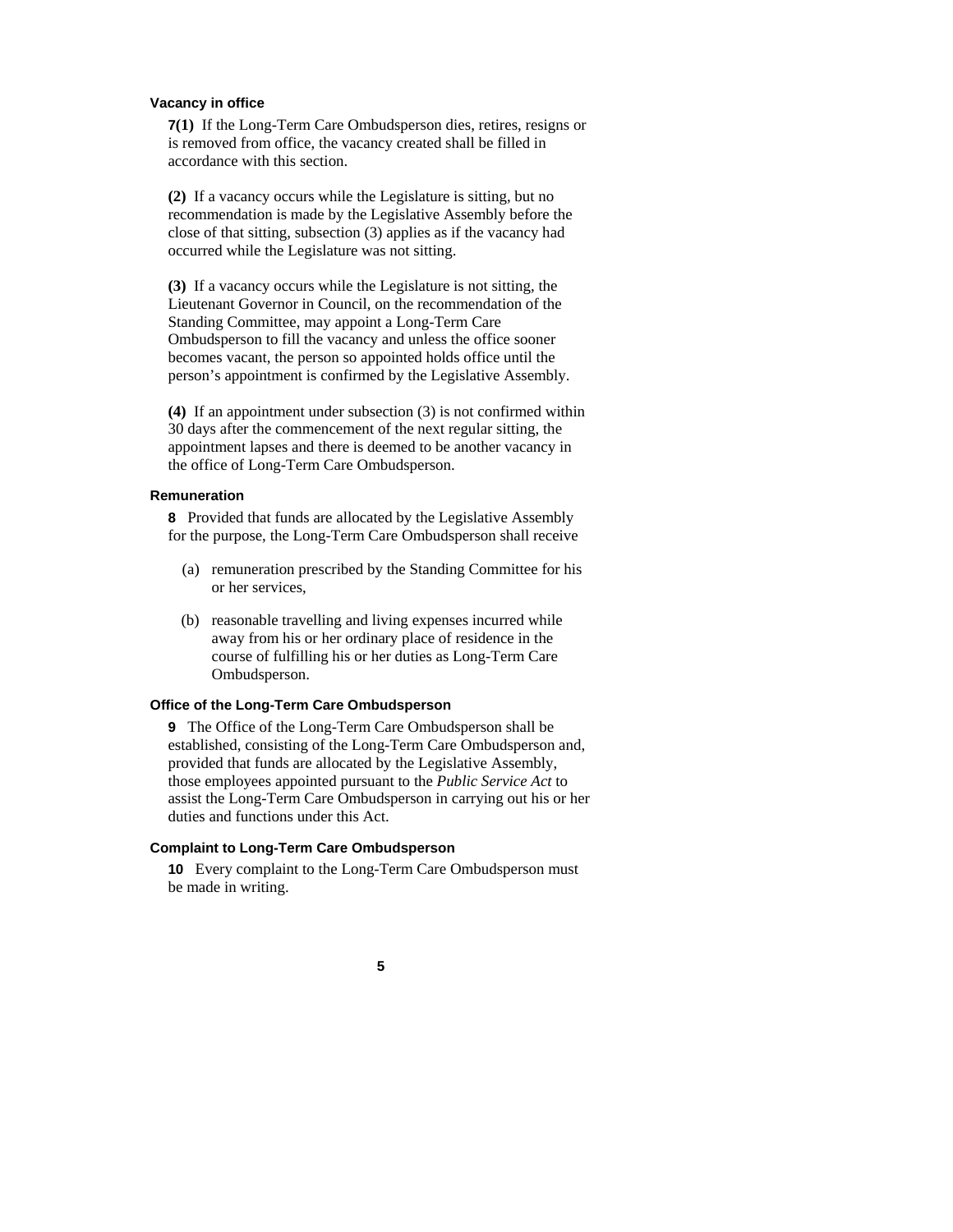#### **Maintenance of secrecy**

**11(1)** The Long-Term Care Ombudsperson and every person holding an office or appointment under the Long-Term Care Ombudsperson shall maintain secrecy in respect of all matters that come to their knowledge in the exercise of their functions.

**(2)** Notwithstanding subsection (1), the Long-Term Care Ombudsperson may disclose in any report made under this Act any matters that in the Long-Term Care Ombudsperson's opinion ought to be disclosed in order to establish grounds for the conclusions and recommendations in the report.

# **Refusal to investigate**

**12(1)** If in the course of an investigation of any complaint it appears to the Long-Term Care Ombudsperson

- (a) that under the law or existing administrative practice there is an adequate remedy, other than the right to petition the Legislature, for the complainant, whether or not the complainant has availed himself or herself of it, or
- (b) that, having regard to all the circumstances of the case, any further investigation is unnecessary,

the Long-Term Care Ombudsperson may in his or her discretion refuse to investigate the matter further.

**(2)** The Long-Term Care Ombudsperson may in his or her discretion refuse to investigate or cease to investigate any complaint

- (a) if it relates to any decision, recommendation, act or omission of which the complainant has had knowledge for more than 12 months before the complaint is received by the Long-Term Care Ombudsperson, or
- (b) if in the Long-Term Care Ombudsperson's opinion,
	- (i) the subject matter of the complaint is trivial,
	- (ii) the complaint is frivolous or vexatious or is not made in good faith, or
	- (iii) the complainant has not a sufficient personal interest in the subject matter of the complaint.

**(3)** When the Long-Term Care Ombudsperson decides not to investigate or to cease to investigate a complaint, the Long-Term Care Ombudsperson shall inform the complainant of that decision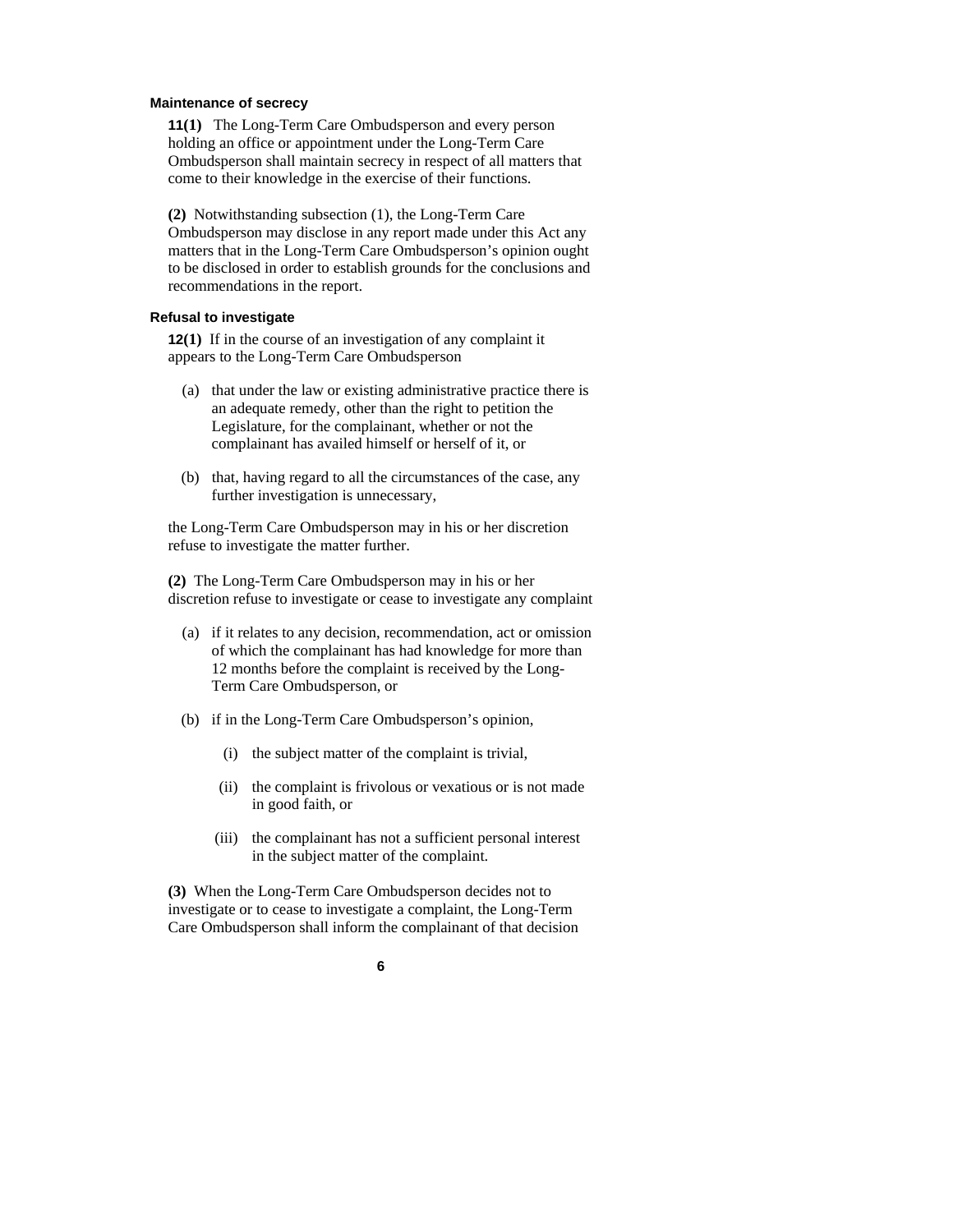in writing and the Long-Term Care Ombudsperson may, if he or she thinks fit, state the reason for that decision.

# **Notice of investigation**

**13(1)** Before investigating any matter under this Act, the Long-Term Care Ombudsperson shall inform the operator of the facility providing long-term care or the person providing residential care of the Long-Term Care Ombudsperson's intention to commence the investigation.

**(2)** The Long-Term Care Ombudsperson may, in his or her discretion, at any time during or after an investigation, consult any Minister or administrative head who is concerned in the matter of the investigation.

#### **Conduct at investigation**

**14(1)** Every investigation by the Long-Term Care Ombudsperson under this Act shall be conducted in private.

**(2)** The Long-Term Care Ombudsperson may hear or obtain information from any persons the Long-Term Care Ombudsperson thinks fit and may make inquiries that he or she thinks fit.

### **Evidence at investigation**

**15** Subject to this section, the Long-Term Care Ombudsperson may require any person who in the Long-Term Care Ombudsperson's opinion is able to give any information relating to any matter being investigated by the Long-Term Care Ombudsperson,

- (a) to furnish the information to the Long-Term Care Ombudsperson, and
- (b) to produce any document, paper or thing that in the Long-Term Care Ombudsperson's opinion relates to the matter being investigated and that may be in the possession or under the control of that person.

#### **Entry of premises**

**16(1)** For the purposes of this Act, the Long-Term Care Ombudsperson may at any time enter on any premises that are the subject matter of a complaint within the Long-Term Care Ombudsperson's jurisdiction.

**(2)** Before entering on any premises pursuant to subsection (1), the Long-Term Care Ombudsperson must notify, as the case may require, the owner of the premises or the operator of the facility of the Long-Term Care Ombudsperson's intention to do so.

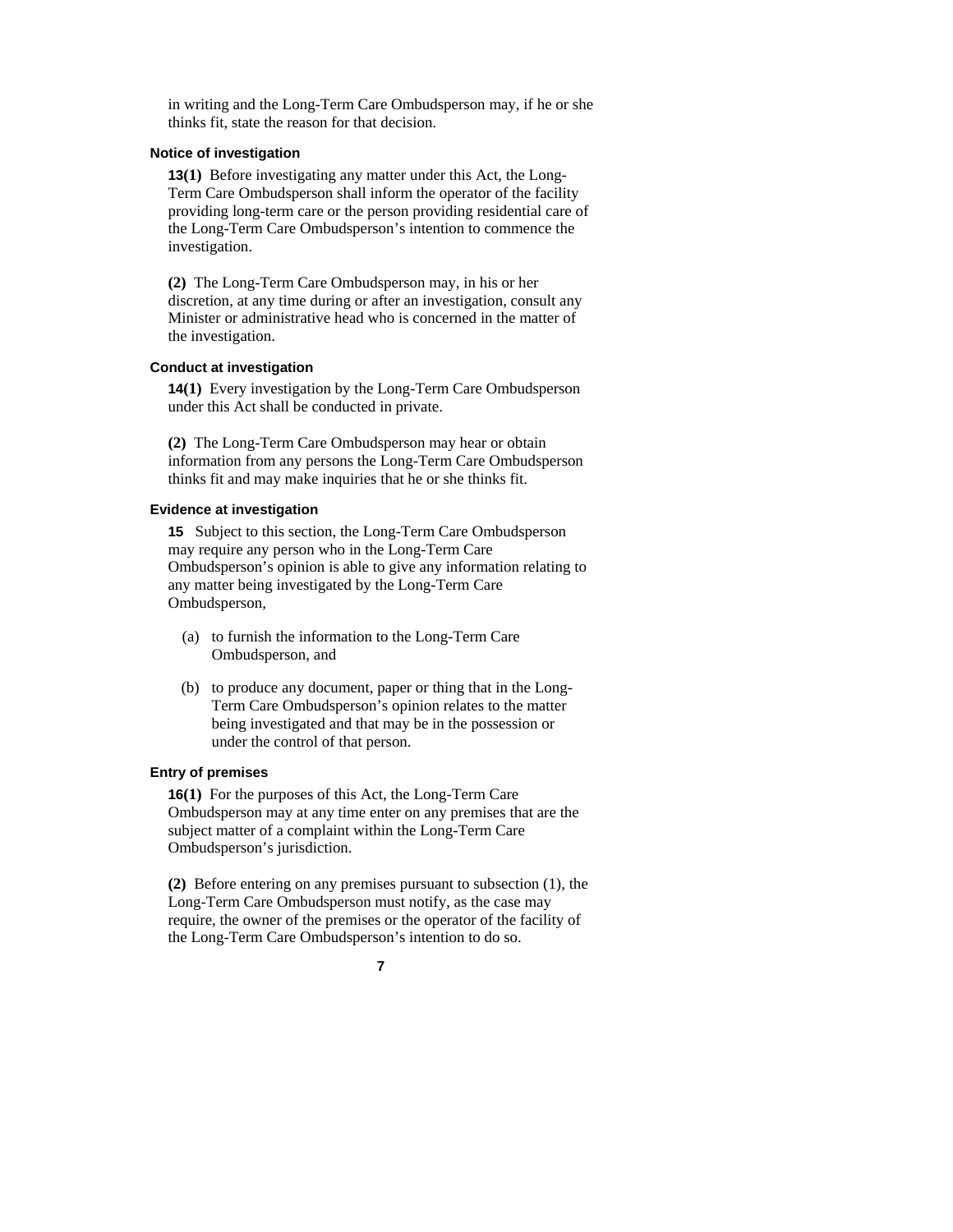# **Procedure after investigation**

**17(1)** This section applies when, after making an investigation under this Act, the Long-Term Care Ombudsperson is of the opinion that the decision, recommendation, act or omission that was the subject matter of the investigation

- (a) appears to have been contrary to law,
- (b) was unreasonable, unjust, oppressive or improperly discriminatory or was in accordance with a rule of law, a provision of any Act or a practice that is or may be unreasonable, unjust, oppressive or improperly discriminatory,
- (c) was based wholly or partly on a mistake of law or fact, or
- (d) was wrong.

**(2)** This section also applies when the Long-Term Care Ombudsperson is of the opinion that

- (a) in the making of the decision or recommendation, or in the doing or omission of the act, a discretionary power was exercised
	- (i) for an improper purpose,
	- (ii) on irrelevant grounds, or
	- (iii) on the taking into account of irrelevant considerations,

or

 (b) in the case of a decision made in the exercise of a discretionary power, reasons should have been given for the decision.

**(3)** If, when this section applies, the Long-Term Care Ombudsperson is of the opinion that

- (a) the matter should be referred to the appropriate authority for further consideration,
- (b) the omission should be rectified,
- (c) the decision should be cancelled or varied,
- (d) any practice on which the decision, recommendation, act or omission was based should be altered,

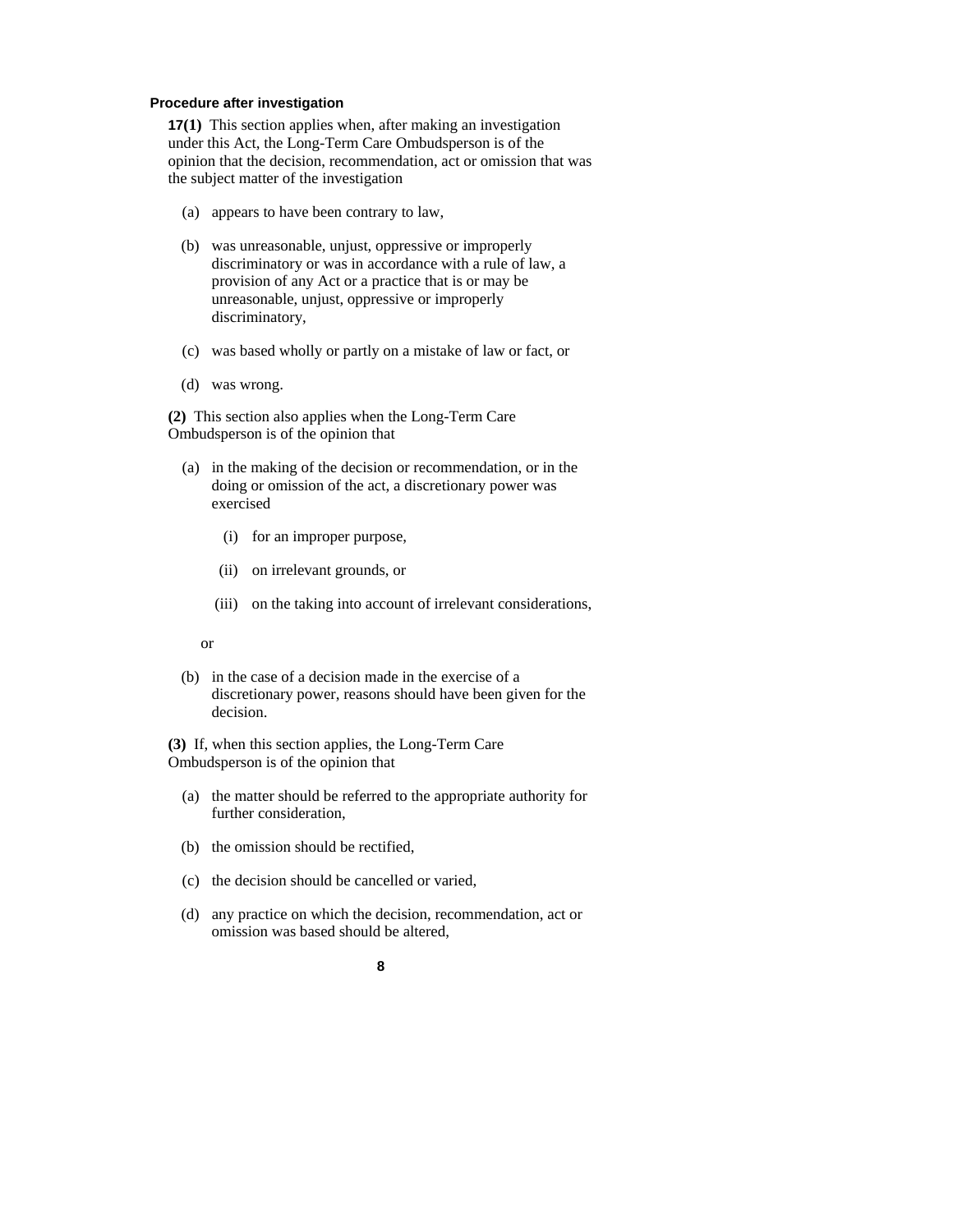- (e) any law on which the decision, recommendation, act or omission was based should be reconsidered,
- (f) reasons should have been given for the decision,
- (g) the matter should be reheard or reconsidered by the appropriate authority, or
- (h) any other steps should be taken,

the Long-Term Care Ombudsperson shall report that opinion and the reasons for it to the appropriate Minister, any administrative head that is involved in the matter and the operator of the facility concerned, and may make any recommendations that he or she thinks fit, and in that case the Long-Term Care Ombudsperson may request the operator to provide notification within a specified time of the steps, if any, that it proposes to take to give effect to the Long-Term Care Ombudsperson's recommendations.

**(4)** The Long-Term Care Ombudsperson shall inform the complainant, in the manner and at the time the Long-Term Care Ombudsperson thinks proper, of the results of the investigation.

**(5)** If within a reasonable time after the report is made under subsection (3) no action is taken that seems to the Long-Term Care Ombudsperson to be adequate and appropriate, the Long-Term Care Ombudsperson may, after considering the comments, if any, made by or on behalf of the operator, send a copy of the report to the appropriate Minister.

**(6)** If, within a reasonable time after the report is made to the appropriate Minister and to the operator, no action is taken that seems to the Long-Term Care Ombudsperson to be adequate and appropriate, the Long-Term Care Ombudsperson may make any report to the Legislature on the matter that the Long-Term Care Ombudsperson thinks fit.

**(7)** The Long-Term Care Ombudsperson shall attach to every report sent or made under subsections (5) or (6) a copy of any comments made by or on behalf of the facility concerned.

#### **Proceedings not subject to review**

**18** No proceedings of the Long-Term Care Ombudsperson shall be held bad for want of form and, except on the ground of lack of jurisdiction, no proceedings or decision of the Long-Term Care Ombudsperson shall be challenged, reviewed, quashed or called in question in any court.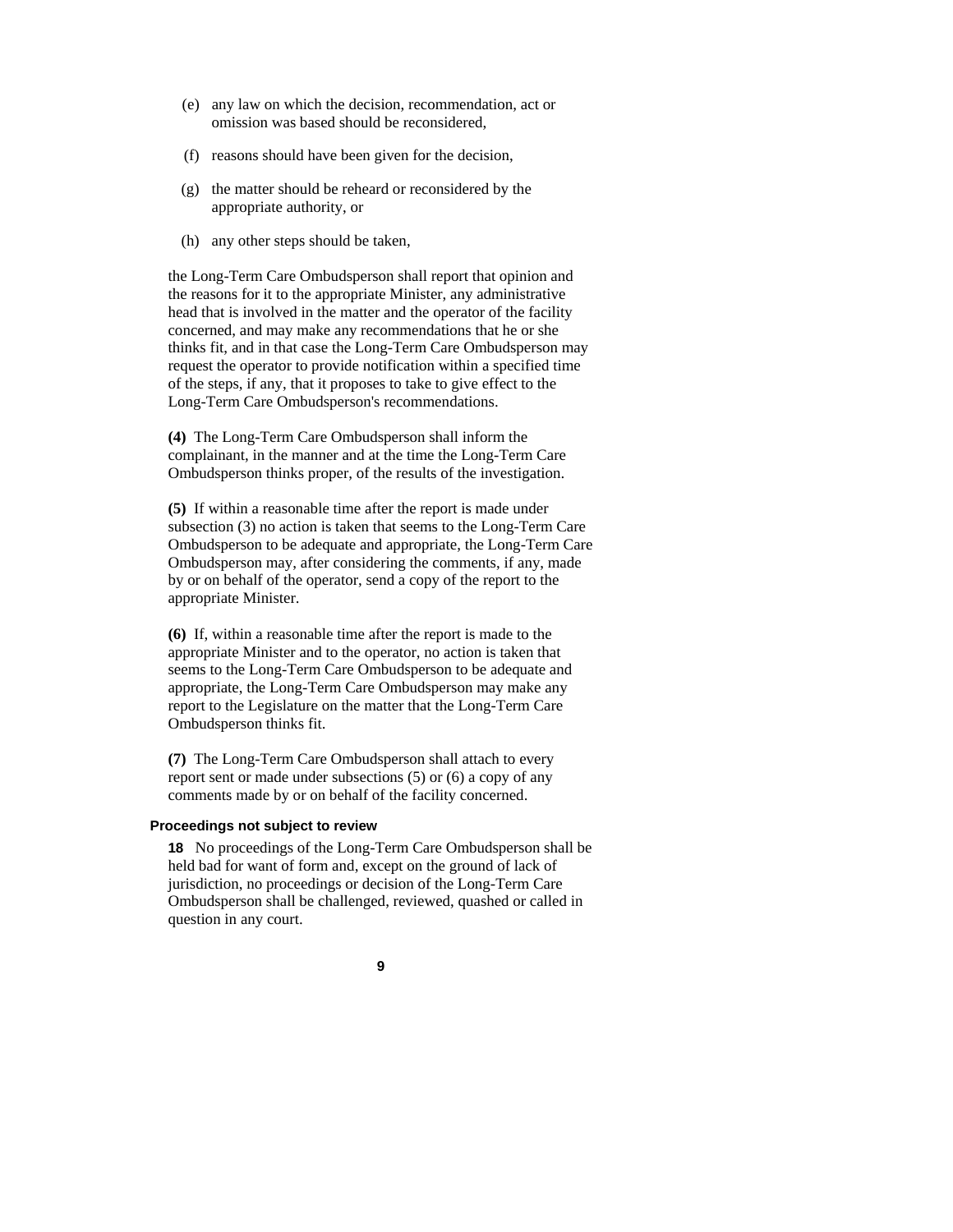#### **Proceedings privileged**

**19(1)** No proceedings lie against the Long-Term Care Ombudsperson, or against a person acting for or under the direction of the Long-Term Care Ombudsperson, for anything done, reported or said in good faith in the exercise or performance or the intended exercise or performance of a power, duty or function under this Act.

**(2)** Neither the Long-Term Care Ombudsperson nor any person holding an office or appointment under the Long-Term Care Ombudsperson shall be called on to give evidence in any court or in any proceedings of a judicial nature in respect of any thing coming to the Long-Term Care Ombudsperson's or person's knowledge in the exercise of the Long-Term Care Ombudsperson's or person's functions under this Act.

**(3)** Any thing said or any information supplied or any document, paper or thing produced by any person in the course of any inquiry by or proceedings before the Long-Term Care Ombudsperson under this Act is privileged in the same manner as if the inquiry or proceedings were proceedings in a court.

**(4)** For the purposes of the *Defamation Act*, any report made by the Long-Term Care Ombudsperson under this Act is deemed to be privileged and a fair and accurate report on it in a newspaper or a broadcast is deemed to be privileged.

#### **Offences and penalties**

- **20** Any person who,
	- (a) without lawful justification or excuse, wilfully obstructs, hinders or resists the Long-Term Care Ombudsperson or any other person in the exercise of the Long-Term Care Ombudsperson's or other person's powers under this Act,
	- (b) without lawful justification or excuse, evicts, discharges, suspends, expels, intimidates, coerces, imposes a financial or other penalty on or otherwise discriminates against a person because that person has, in good faith,
		- (i) made or attempted to make a complaint under this Act,
		- (ii) assisted another person in making or attempting to make a complaint under this Act, or
		- (iii) given evidence or otherwise co-operated in an investigation under this Act,